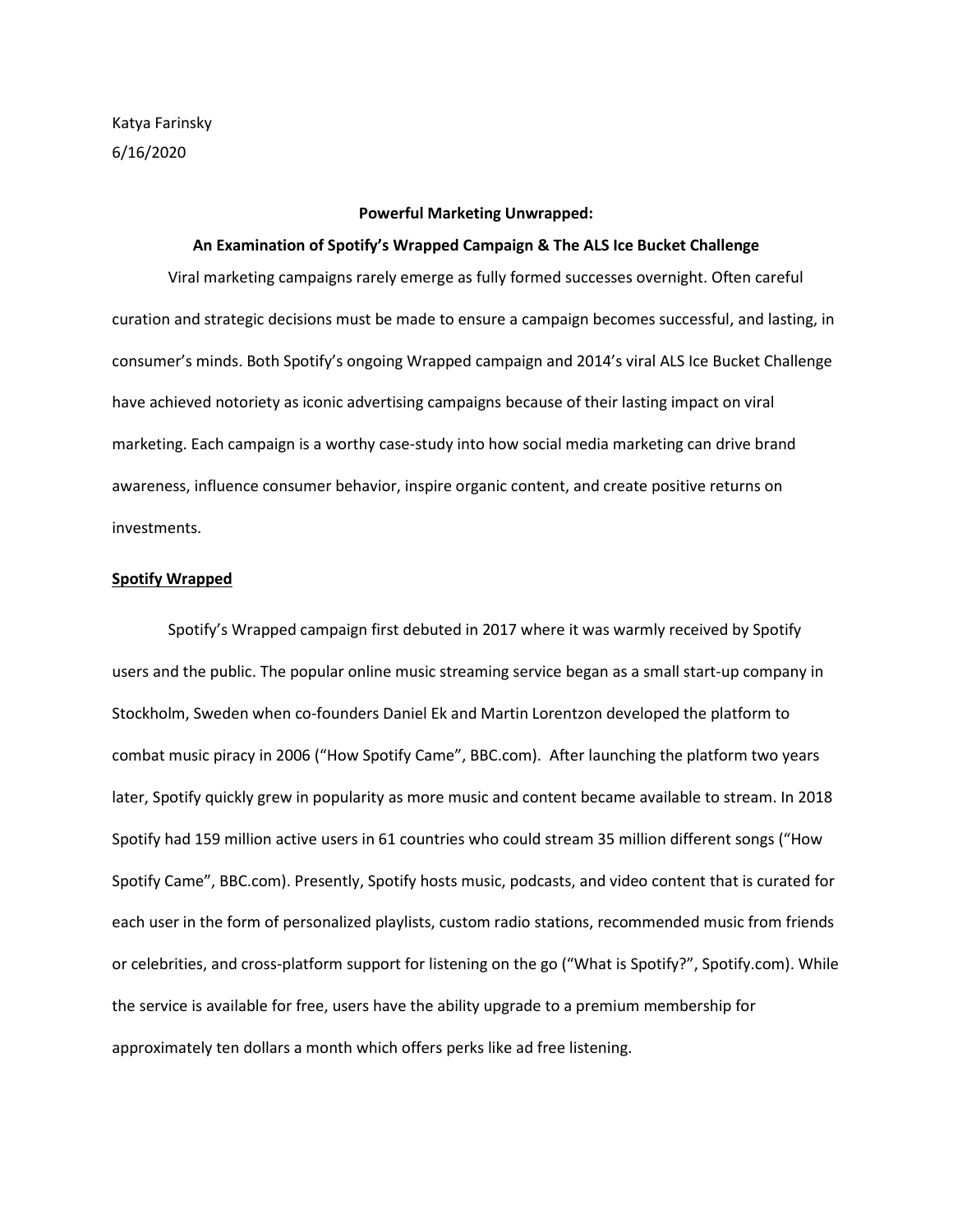In 2016 Spotify wanted to expand their user base and brand recognition. The company had seen a period of unsustainable growth that had increased the number of users on Spotify but did little to increase brand awareness long term. Spotify's in-house marketing team was tasked with increasing the brand's market share in the online music streaming service market while promoting a user-forward brand identity. The new campaign had to simultaneously resonate with current users while attracting new members to be considered successful.

To fully understand Spotify's Wrapped Campaign, one must first examine its direct predecessor "Thanks, 2016. It's been weird.". According to Business Insider this campaign was the largest Spotify had launched to date and aired in 14 different markets around the world through localized messages that featured regional popular topics from 2016 (Roberts). Spotify's chief marketing officer, Seth Farbman, told Creativity, "There has been some debate about whether big data is muting creativity in marketing, but we have turned that on its head," adding that for Spotify "data inspires and gives an insight into the emotion that people are expressing" (qtd. in Roberts). Spotify purposely promoted user data that gave the impression that Spotify understood what their users wanted. The brand positioned itself as a highly relevant, modern company that leveraged the negative public perception of data collection to instead convince consumers that Spotify collecting data was a positive thing because Spotify created entertainment value for consumers without targeting individual personal data. The use of trends or allusions to pieces of disconnected, generalized data would continue as Spotify's marketing evolved.

From the outset Spotify designed their Wrapped campaign to be equally reflective and foundational. In December of 2017 Spotify renamed their year-in-review style advertising and released the first iteration of the "Wrapped" campaign which presented users with a curated, custom playlist of their most-listened-to artists in addition to metrics like how much time the user listened to music on Spotify that year (Sentance). To encourage organic content Spotify created a series of billboards that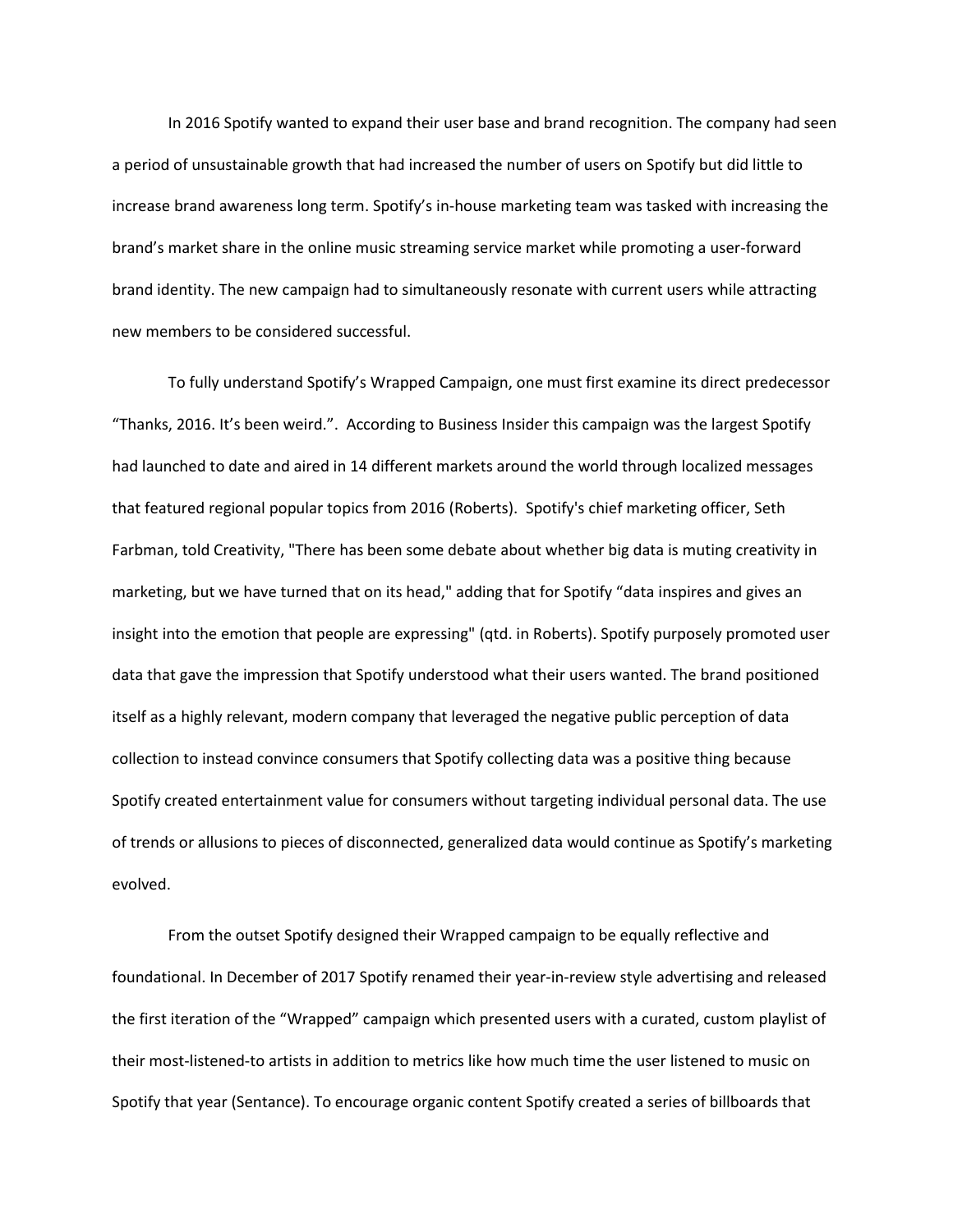featured obscure facts or jokes based on data that was collected over the previous eleven months. For example, Spotify asked users to create goals for the upcoming year like "Be as loving as the person who put 48 Ed Sheeran songs on their 'I Love Gingers Playlist'" or "Take a page from the 3,445 people who

streamed the 'Boozy Brunch' playlist on a Wednesday this year" on separate regional billboards (O'Brien). The two-pronged approach of creating user-facing content such as the personalized year-in-review playlists and humorous billboards encouraged individuals to respond to Spotify on social media by organically posting pictures of the billboards or sharing



*Figure 1: A billboard from Spotify's 2017 Wrapped Campaign featuring Ed Sheeran on a colorful background (O'Bien).*

their playlists on their personal Facebook, Instagram, and Twitter pages. Spotify's app downloads skyrocketed, web traffic increased dramatically, and online conversations about Spotify exploded as users raced to the 2017 Wrapped Website to see, and share, their personal playlists.

As December of 2018 approached, the marketing team built on their previous success by expanding the campaign to include more published metrics, humorous billboards, and a new feature that gave premium members the option of submitting their Wrapped results to Spotify for publication. 2018 offered unique challenges to Spotify's data driven campaign model because consumers had a heightened awareness of data driven advertising following the Cambridge Analytica scandal and

unsuccessful attempts at data driven advertising like Netflix's unintentional shaming of a user who watched *The Christmas Prince* on repeat (Barrett). To preserve user privacy, Spotify continued to limit their publishing to non-personally identifiable data while also providing a path for people who wanted to publicly share their Wrapped results. Spotify



*Figure 2: Billboard in London featuring local user's data promoting Spotify Wrapped ("Relive Your Year", Spotify.com)*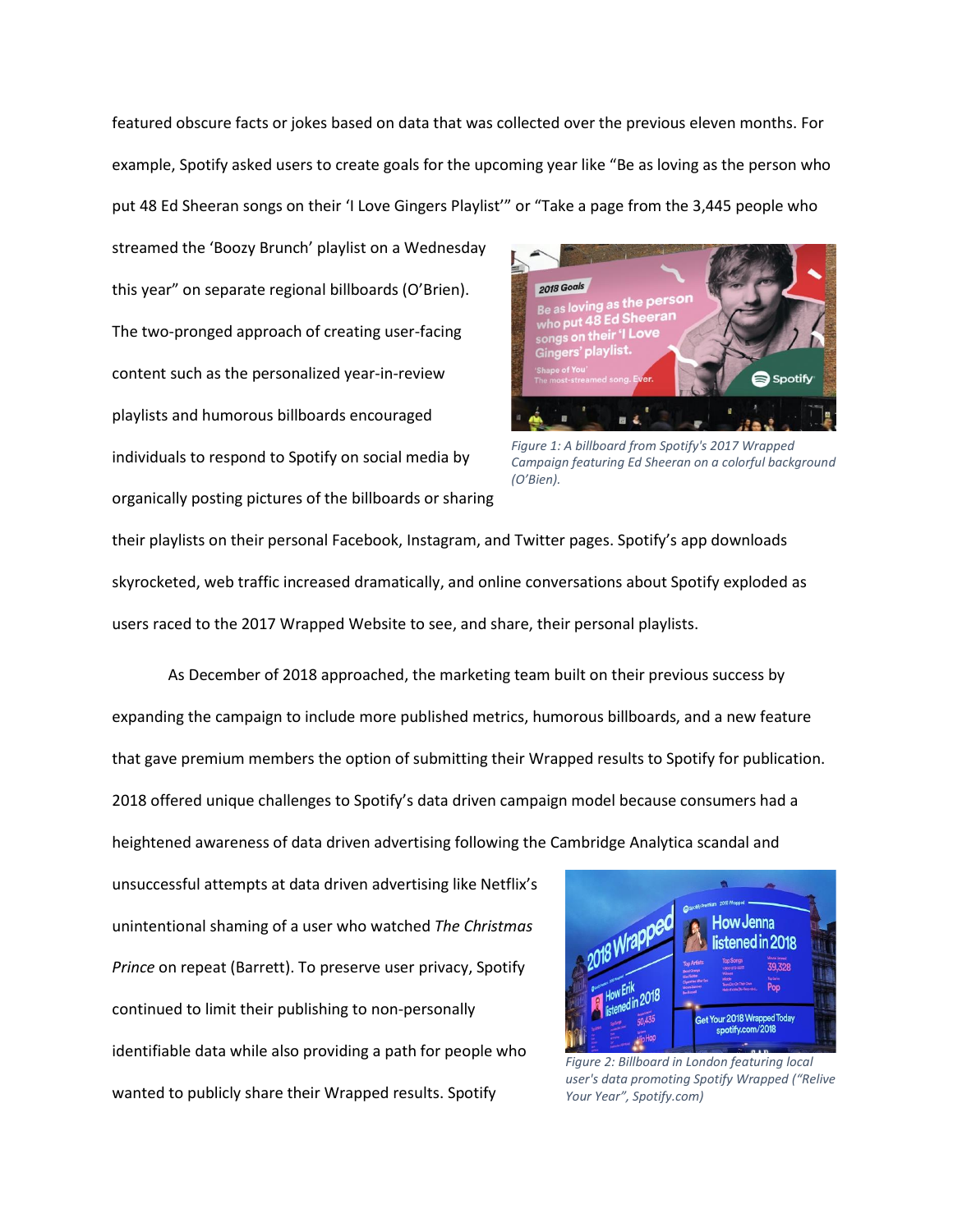developed a multi-step process which allowed specific users to be prominently displayed in iconic advertising locations like Times Square in New York. The move allowed users to participate on multiple levels based on personal comfort while simultaneously providing personalized, regional content for Spotify's marketing team to display to the public.

Spotify successfully maintained positive audience perception and saw sustained growth as more users joined the platform eager to share their Wrapped Playlist in December. To bring something fresh

to the 2019 Wrapped campaign Spotify focused on providing users' metrics "of a decade". In a blog post the 2019 Wrapped team explained that scale significantly impacted how they approached content creation because Spotify had to process "over 10 years' worth of data for all of [their] monthly active users (MAU), of which [Spotify has] over 248 million" (Kalra, Bindia, et al.). The Marketing team decided to create metrics based around "data stories" that each user created through their data history such as top artists, top songs, and top podcasts. In addition to publishing trends of the decade, Spotify made the Wrapped Campaign more accessible to users by allowing users to view their Wrapped metrics on the 2019 website or the Spotify app for the first time. Sharing



*Figure 3: Images from the 2019 Wrapped campaign showing mobile (top) and desktop versions (bottom) of a user's "2019 Wrapped" or "My Decade Wrapped" ("Spotify Wrapped 2019", Spotify.com).*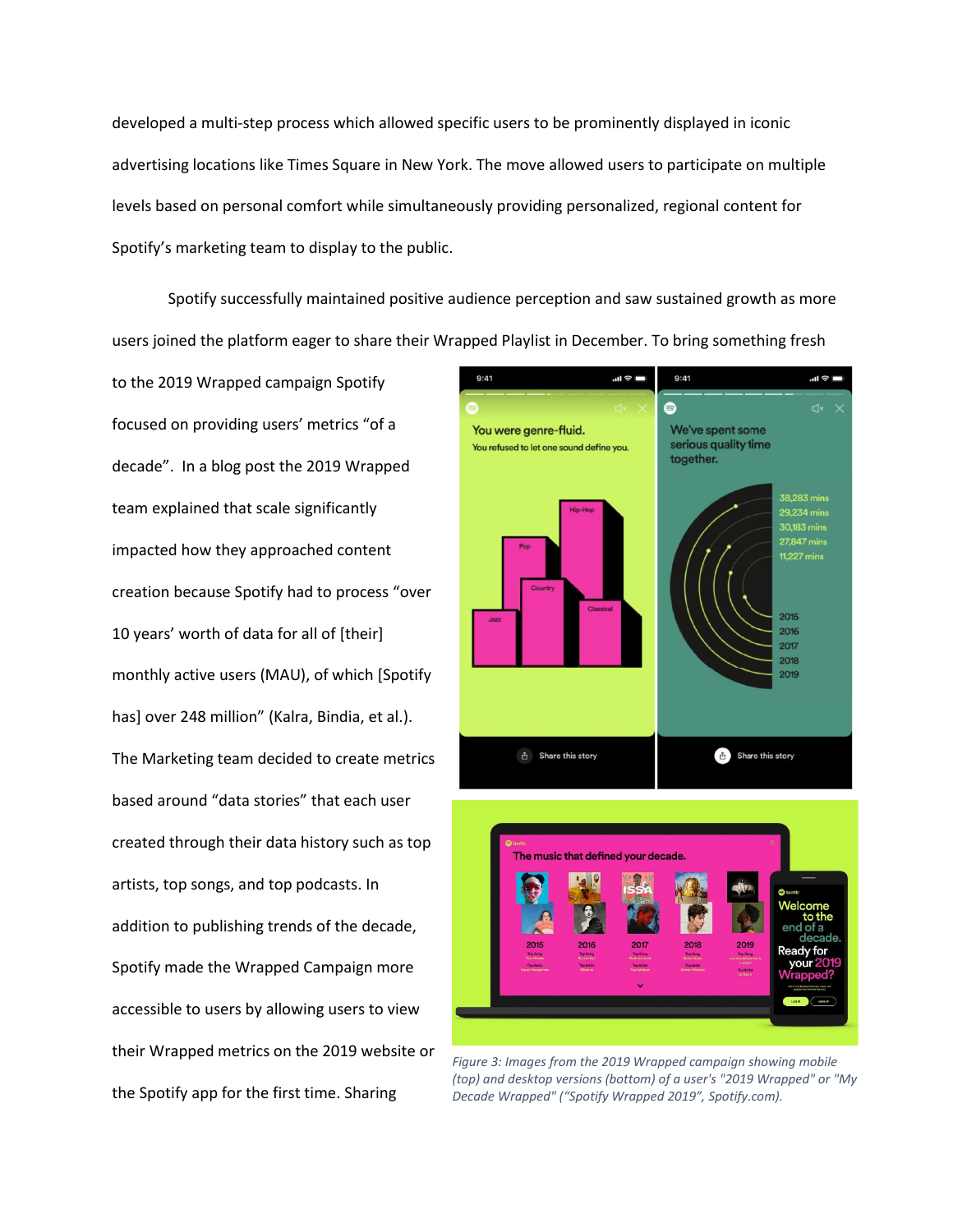Wrapped results became seamlessly integrated with colorful motion graphics that delighted users and prominently placed "share" buttons. As a result of promoting social sharing Spotify Wrapped trended on social media platforms like Twitter, Instagram, and Facebook.

To further extend the 2019 campaign's reach Spotify created "Wrapped for Artists" which allowed creators featured on Spotify to see how users interacted with their music, or podcasts, during 2019. This decision led to popular artists posting their Wrapped for Artists results creating a positive feedback loop for both Spotify and creators as fans liked, shared, commented on their favorite artist's posts. Spotify's Wrapped campaign was once again a huge hit among fans who enjoyed participating in the campaign, media outlets that further publicized the quirky data insights, and envious Apple Music users who found the Spotify-competitor's year in review campaigns lacking.

# **The ALS Ice Bucket Challenge**

Many successful traits from Spotify's Wrapped Campaign can be seen in the preceding 2014 ALS Ice Bucket Challenge, a viral, organic, grassroots campaign designed to promote awareness of Amyotrophic Lateral Sclerosis (ALS). According to the Mayo Clinic ALS, also known as Lou Gehrig's Disease, is a devastating progressive nervous system disease that afflicts nerve cells in the brain and spinal cord. Early symptoms start with muscle twitching, weakness, or slurred speech but symptoms eventually escalate to the individual losing control over muscles necessary to move, speak, eat, and breathe ("Amyotrophic Lateral Sclerosis (ALS)", MayoClinic.org). Currently there is not a known cause, or cure, for this fatal disease.

In the beginning the ALS Ice Bucket Challenge was simply "The Ice Bucket Challenge" (Sifferlin). To participate in the Ice Bucket Challenge an individual had to be nominated, called out, or tagged, in a video that was posted on a social media channels like YouTube, Facebook, Vine, and Instagram under the hashtag #IceBucketChallenge. Initially the challenge was to encourage charitable donation to the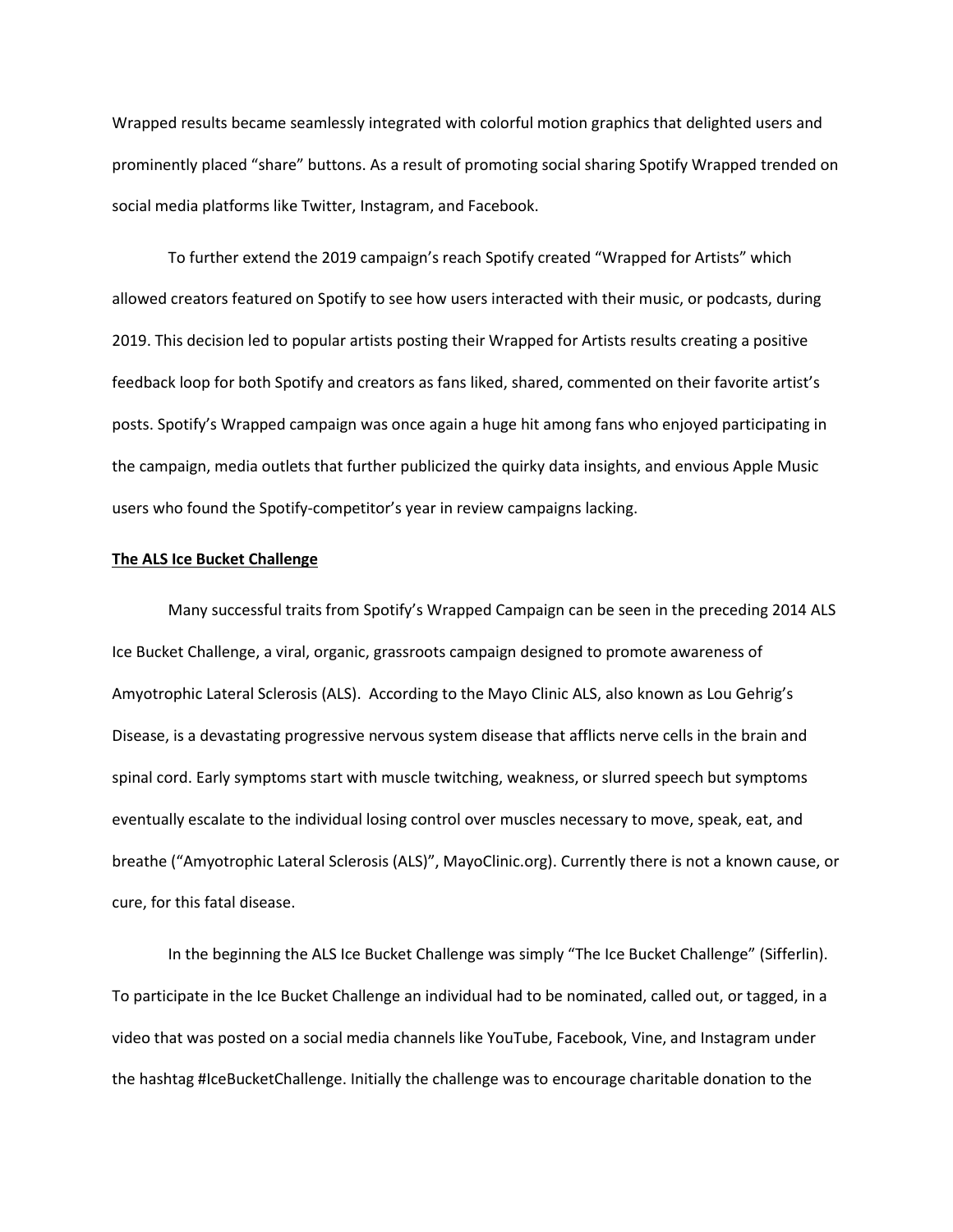challenger's charity of choice instead of dumping a bucket of ice water over your head, but overtime it became closely linked with donating to charities focused on ALS. Time Magazine's Alexandra Sifferlin traced the apparent first post linking the Ice Bucket Challenge and donating to ALS research to a July 15<sup>th</sup> video posted by Chris Kennedy, who accepted the Ice Bucket Challenge, and specifically challenged three additional close friends and family members to donate to the ALS Foundation in honor of a relative who was suffering from ALS (Sifferlin). After being called out and seeing Kennedy's post, Jeanette Senerchia accepted the challenge and used the hashtags #takingiceforantsenerchiajr and #StrikeOutALS to honor her husband Anthony who was diagnosed with ALS and support the non-profit they founded aimed at fighting ALS (Sifferlin). As more individuals connected to individuals affected by ALS took the Ice Bucket Challenge the link between the challenge and specifically donating to ALS research instead of any charity became an integral part of the challenge.

At the heart of the Ice Bucket Challenge was a feedback loop where the participant challenged at least three additional people to also undertake the challenge within 24 hours. When the Ice Bucket Challenge reached Pete Frates in Boston, Massachusetts, The ALS Ice Bucket Challenge truly took off. In high school Pete Frates was a three sport all-start who served as team captain for the football and

hockey teams (Francis). Frates had a passion for baseball which he pursued at Boston College. In his senior year Frates was team captain of the Boston College baseball team and well loved by hundreds of close friends. When Frates was diagnosed with ALS at age 27, he became determined to make a difference ("ALS Patient",



*Figure 4: Pictures of Pete Frates from his days playing baseball at Boston College (right) and after his Diagnosis at age 27 (left) ("History", PeteFrates.com).*

PeteFrates.com). Pete Frates had built a wide-reaching network of friends, former teammates, professional athletes, and family that answered his call to take the Ice Bucket Challenge and donate to the ALS research. What started as a small social movement in Boston soon spread across the country as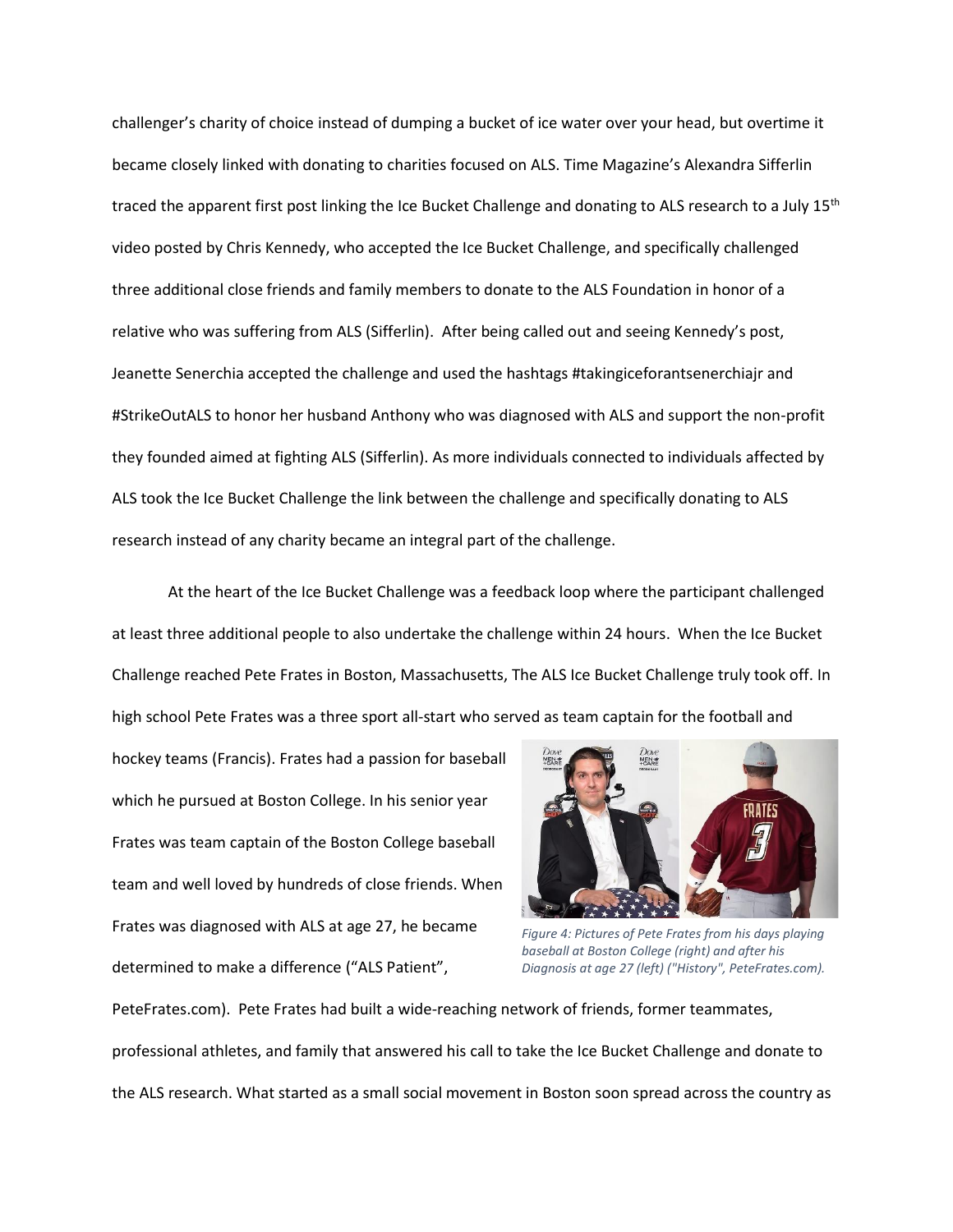families, celebrities, professional athletes, CEOs, US Presidents, and entire cities took the ALS Ice Bucket Challenge. Within 8 short weeks ALS research received over \$220 million dollars, a 400% increase compared to the same time last year, from donors who were influenced by the ALS Ice Bucket Challenge (Francis).

Many factors contributed to this viral social movement's global success. Former Forbes Contributor Steve Olenski highlights that according to Facebook "between June 1 and August 17, over 28 million people have joined the conversation about the Ice Bucket Challenge including posting, commenting or liking a challenge post" and 2.4 million videos related to the challenge were shared on the platform (Olenski). Analysts believe the ALS Ice Bucket Challenge can attribute its success to several critical factors including timing. The challenge became popular in June and peaked during late July and early August, i.e., the "dog-days" of summer. If the challenge instead circulated in February or

November people would be less inclined to participate because temperatures are significantly colder

and less conducive to people dumping buckets of ice water on themselves. Conducting the challenge during the hottest months of the year encouraged participation because the challenge had a low barrier to entry and offered relief from local heat waves.



*Figure 5: A group of people participate in the ALS Ice Bucket Challenge during the summer of 2014 (Olenski).*

In addition to relevant timing The Ice Bucket Challenge was uniquely positioned to go viral because it encouraged healthy competition with a human touch. The ALS Ice Bucket Challenge leveraged the power of social networks and the competitive nature of friends to out-do each other. Thousands of ordinary people were able to challenge each other resulting in wide-spread awareness of ALS, promotion of charitable organizations related to ALS treatment or research, and massive donations as countless celebrities and legendary philanthropist Bill Gates became involved.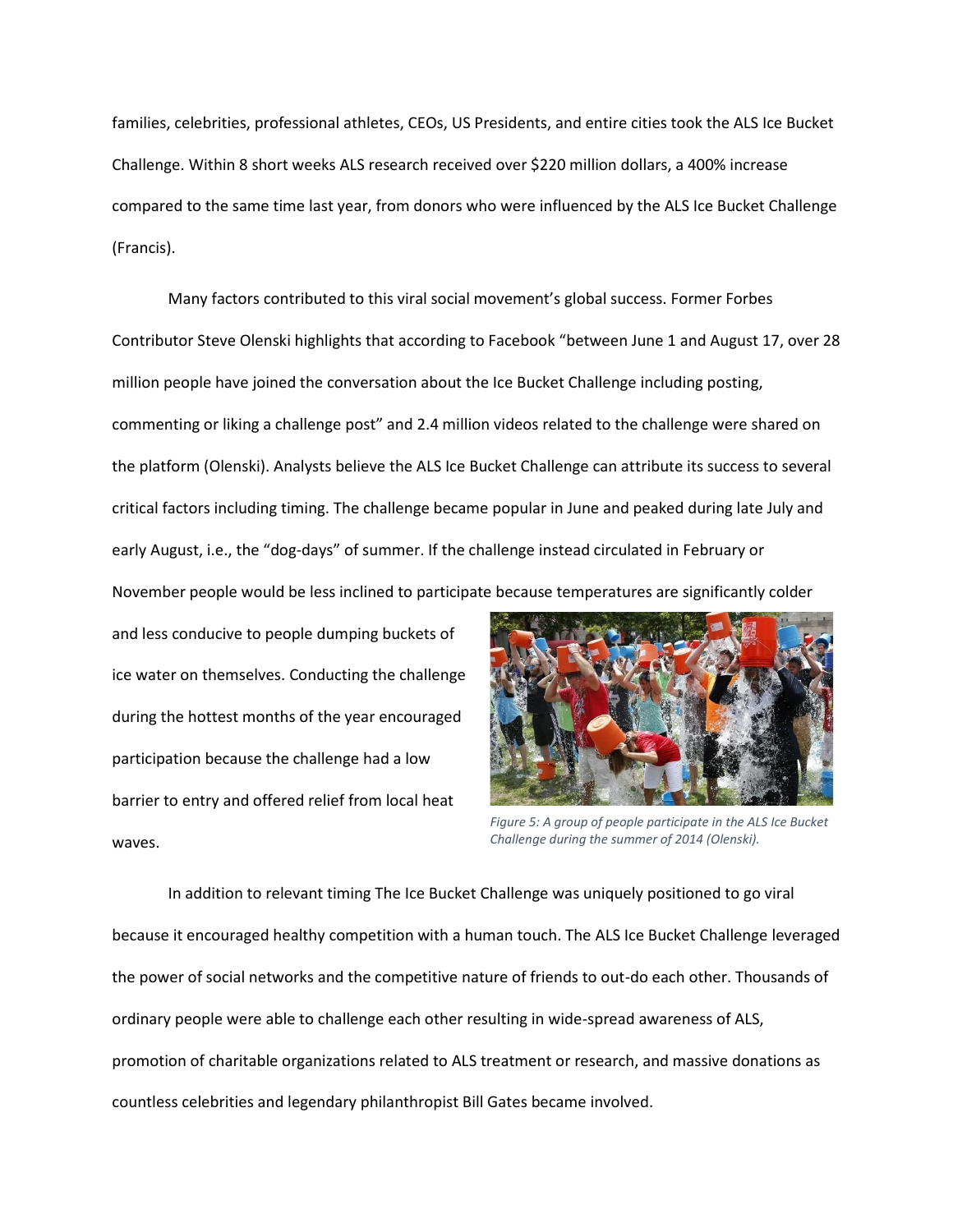### **Comparisons**

Both Spotify's Wrapped Campaign and the ALS Ice Bucket Challenge were widely successful. Each campaign extended their reach by leveraging easily shared content on social media. Interacting with Spotify Wrapped was easy for users because Spotify created a culture of sharing around their personalized playlists that were optimized for users to organically post on their personal social media pages. The Ice Bucket Challenge was similarly well equipped for sharing online because most social media platforms make it easy for users to upload videos and tag other people online. The challenge was shared quickly because its positive feedback loop was extremely efficient. Tagged individuals were immediately notified that their name had been mentioned in a friend's post driving more people to participate than would have without the aid of social media.

There are several notable differences between the two campaigns including duration and scope. Spotify Wrapped in an ongoing, multi-year campaign designed to produce a bigger return on investment for Spotify each year. Spotify continues to increase the reach of their campaign through new features like introducing Wrapped for Artists. In contrast, the Ice Bucket Challenge trended for a moment in time. Though efforts were made to revamp the challenge in following years, the Ice Bucket Challenge failed to find wide-spread participation beyond 2014. Though both campaigns found international audiences only Spotify Wrapped was able to convert their audience's initial excitement into lasting brand loyalty.

Of the two campaigns one can argue that Spotify's Wrapped campaign is far more successful because of its long-term success compared to the ALS Ice Bucket Challenge. Each campaign was able to dramatically increase brand-awareness and drive conversions, however only Spotify has created a campaign with sticking-power. The ALS Ice Bucket Challenge was highly relevant during the summer of 2014, however after users stopped participating and the summer heat dissipated the challenge lost its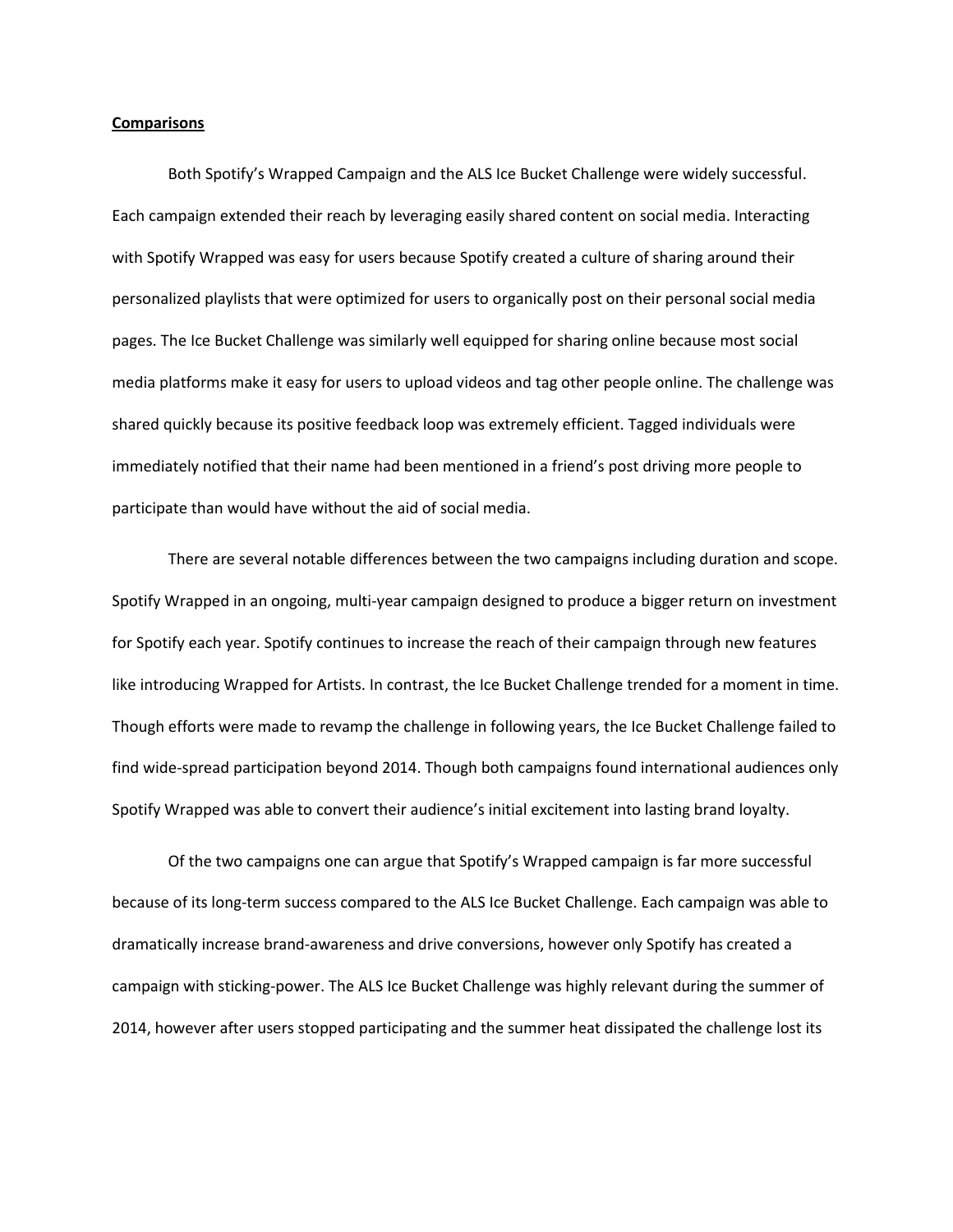staying power. Ultimately each campaign will be remembered for its contributions to viral marketing because each campaign brought innovative techniques to viral marketing campaigns.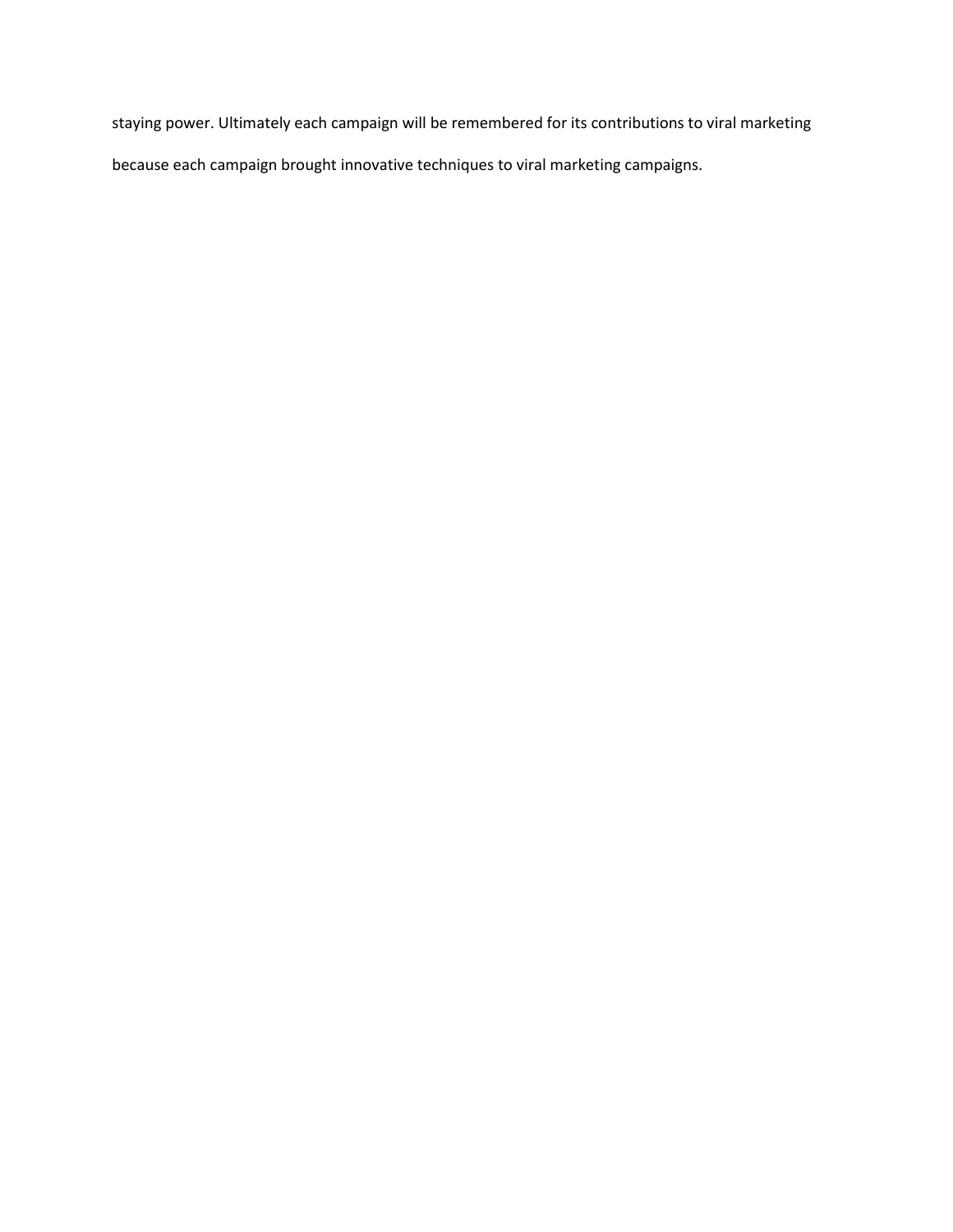## Works Cited

"ALS Patient & ALS Ice Bucket Challenge Innovator." *Pete Frates*, 20 Feb. 2018, petefrates.com/. "Amyotrophic Lateral Sclerosis (ALS)." *Mayo Clinic*, Mayo Foundation for Medical Education and Research, 6 Aug. 2019, www.mayoclinic.org/diseases-conditions/amyotrophic-lateralsclerosis/symptoms-causes/syc-20354022.

Barrett, Brian. "Spotify's 'Wrapped' Ads Highlight the Weird and Wonderful of 2018." *Wired*, Conde Nast, 29 Nov. 2018, www.wired.com/story/spotify-2018-wrapped-ads-highlight-weirdwonderful/.

"History: Pete Frates Timeline of His Journey with ALS." *Pete Frates*, 9 Dec. 2019,

petefrates.com/history/.

- "How Spotify Came to Be Worth Billions." *BBC News*, BBC, 1 Mar. 2018, www.bbc.com/news/newsbeat-43240886.
- Kalra, Bindia, et al. "Spotify Unwrapped: How We Brought You a Decade of Data." *Labs*, 18 Feb. 2020, labs.spotify.com/2020/02/18/wrapping-up-the-decade-a-data-story/.
- O'Brien, Kyle. "Spotify Wraps up 2017 by Making Humorous Goals for 2018 Using Its Data and Artists." *The Drum*, The Drum, 29 Nov. 2017, www.thedrum.com/news/2017/11/29/spotify-wraps-up-2017-making-humorous-goals-2018-using-its-data-and-artists.
- Olenski, Steve. "7 Marketing Lessons From The ALS Ice Bucket Challenge." *Forbes*, Forbes Magazine, 22 Aug. 2014, www.forbes.com/sites/steveolenski/2014/08/22/7-marketing-lessons-from-the-alsice-bucket-challenge/#3503e16f7586.

"Relive Your Year in Music With Spotify Wrapped 2018." *Spotify*, 6 Dec. 2018, newsroom.spotify.com/2018-12-06/relive-your-year-in-music-with-spotify-wrapped-2018/.